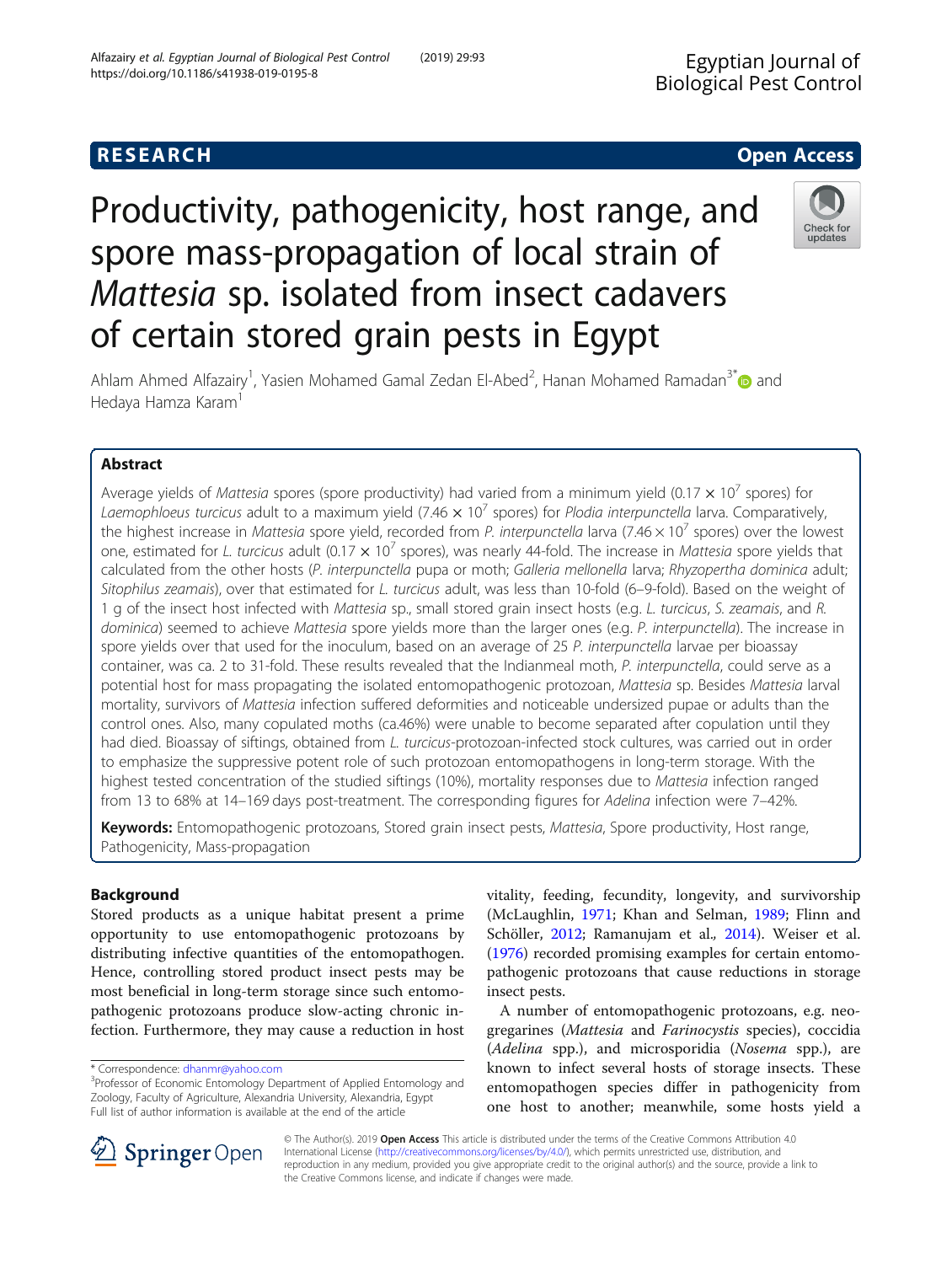greater number of infective units (spores) than others (McLaughlin, [1971\)](#page-9-0).

The present study was undertaken to evaluate the potential of the Egyptian strain of the neogregarine, Mattesia sp., originally isolated from some stored grain insect pests, namely, spore productivity, pathogenicity, and host range assays and also to mass-propagate the spores of such a locally isolated entomopathogenic protozoan.

# Materials and methods

# Insects

Laboratory cultures of the laemophloeid, Laemophloeus turcicus (Grouvelle), the bostrychid, Rhyzopertha dominica (Fabricius), the tenebrionids, Tribolium castaneum (Herbst) and Tenebrio molitor L., the silvanid or cucujid, Oryzaephilus surinamensis(L.), the cucurculionid, Sitophilus zeamais (Motschulsky), and the pyralid, Plodia interpunctella (Hübner), were originally obtained from a private storehouse of stored grains in Koom-Hamada, El-Behera Governorate, Egypt, and reared on crushed maize grains. Also, the cultures of the noctuid, Spodoptera littoralis (Boisd.), and the pyralid, Galleria mellonella, (L.) were reared, with respect, on castor bean leaves, Ricinus communis (L.), and beewax. All rearing jars and containers were kept at the laboratory conditions  $(25.3 \pm 3.8 \degree C, 84.2 \pm 3.7\% \space RH,$  and photoperiods of ca. 12–14 h).

# The entomopathogenic protozoan, Mattesia sp.

Mattesia sp. (tentatively, M. dispora) was originally isolated, in Egypt, in 2016, from the insect pests of stored grains (L. turcicus; R. dominica; S. zeamais; P. interpunctella).

# Spore counts (spore productivity)

By using the haemocytometer, the Mattesia-spore counts, per infected host cadaver, were quantified. Each cadaver was thoroughly crushed with a fine, rounded spatula in 1 or 10 ml Ringer solution. Mattesia spores were counted in these suspensions, using a haemocytometer and a light microscope at a magnification of  $\times$  400.

# Pathogenicity and host range assays as a clue for Mattesia-mass propagation

Single concentration was adopted to determine the pathogenicity and host range of the isolated entomopathogenic-Mattesia sp. The tested coleopteran adults (L. turcicus, R. dominica, and O. surinamensis) of ca. 4 to-5-week-old and lepidopteran larvae (P. interpunctella and G. mellonella) of ca.7-to-10-day-old were subjected to a continuous exposure to a fine-crushed maize grains contaminated with a single dose of Mattesia spores (0.01 g of powdered cadavers of Mattesia-infected Laemophloeus adults and 10 g of fine-crushed maize grains). T. molitor larvae of 7–10-day-old were similarly treated. S. littoralis larvae of 2–3-day-old were fed continuously on Mattesia spore-contaminated castor bean leaves. The 0.01 g of such powdered cadavers contained (ca.1.5  $\times$  10<sup>8</sup>) Mattesia spores, based on spore counts with a haemocytometer.

For pathogenicity test, the available numbers of the studied coleopteran and lepidopteran insects were separately treated in groups as follows: 20 (O. surinamensis beetles in  $(5 \times 11.5 \text{ cm})$  plastic jars with 3 replicates), 40 (L. turcicus beetles in the plastic jars with 5 replicates), 40 (T. molitor larvae in the plastic containers with 5 replicates), 50 (R. dominica beetles in the plastic jars with 5 replicates), 100 (*P. interpunctella* larvae in  $(25 \times 16 \times 11)$ cm) plastic containers with 3 replicates), and 50 (S. littoralis larvae in the plastic containers with 3 replicates). The control jars and containers were the same as the treated ones, but with no Mattesia spores. All insects used for the tests were starved for 4 h. All jars or containers were checked 2 weeks post-treatment and then daily for recording mortality rates among treated and untreated insects. Containers of S. littoralis were checked daily for providing fresh castor bean leaves when it was needed. The tests were carried out for 3–10 weeks, at the laboratory conditions  $(22.1 \pm 2.8 \degree C, 81.3 \pm 1.5 \degree C)$ 2.7% R.H., and photoperiods of ca. 12–14 h). Each dead insect, in both the treatments and the controls, was microscopically examined (100 and  $\times$  400) for the presence of Mattesia spores.

# Responses of Plodia interpunctella larvae to different doses of Mattesia sp.

Mattesia-infected powdered cadavers of Laemophloeus adults were bio-assayed by inocula of 0.01, 0.02, 0.04, 0.08, and 0.16 g per container  $(20 \times 13 \times 6 \text{ cm})$  supplied with 10 g fine-crushed maize grains. Spore counts by means of the haemocytometer revealed that the abovementioned inocula contained, respectively  $(ca.1.5 \times 10^8)$  $3 \times 10^8$ ,  $6 \times 10^8$ ,  $12 \times 10^8$ , and  $24 \times 10^8$  spores). Twentyfive 7–10-day-old P. interpunctella larvae, previously starved for 4 h, were introduced into each container. Two replicate containers per inoculum were used. Treated larvae were subjected to a continuous exposure by spore-treated crushed maize grains. The control larvae were treated similarly as the treated ones but without adding Mattesia spores. Mortality was recorded 2 weeks post-treatment and then daily until the larvae had either pupated or the moths emerged, in both the treatments and the controls. Mattesia infection was detected microscopically in all dead or malformed insects. All bioassays were carried out at the laboratory conditions  $(22.1 \pm 2.8 \degree C, 81.3 \pm 2.7\% \text{ R.H., and photoperiods of ca.})$ 12–14 h). Both median lethal concentration  $(LC_{50})$  and time  $(LT_{50})$  for the tested *P. interpunctella* larvae were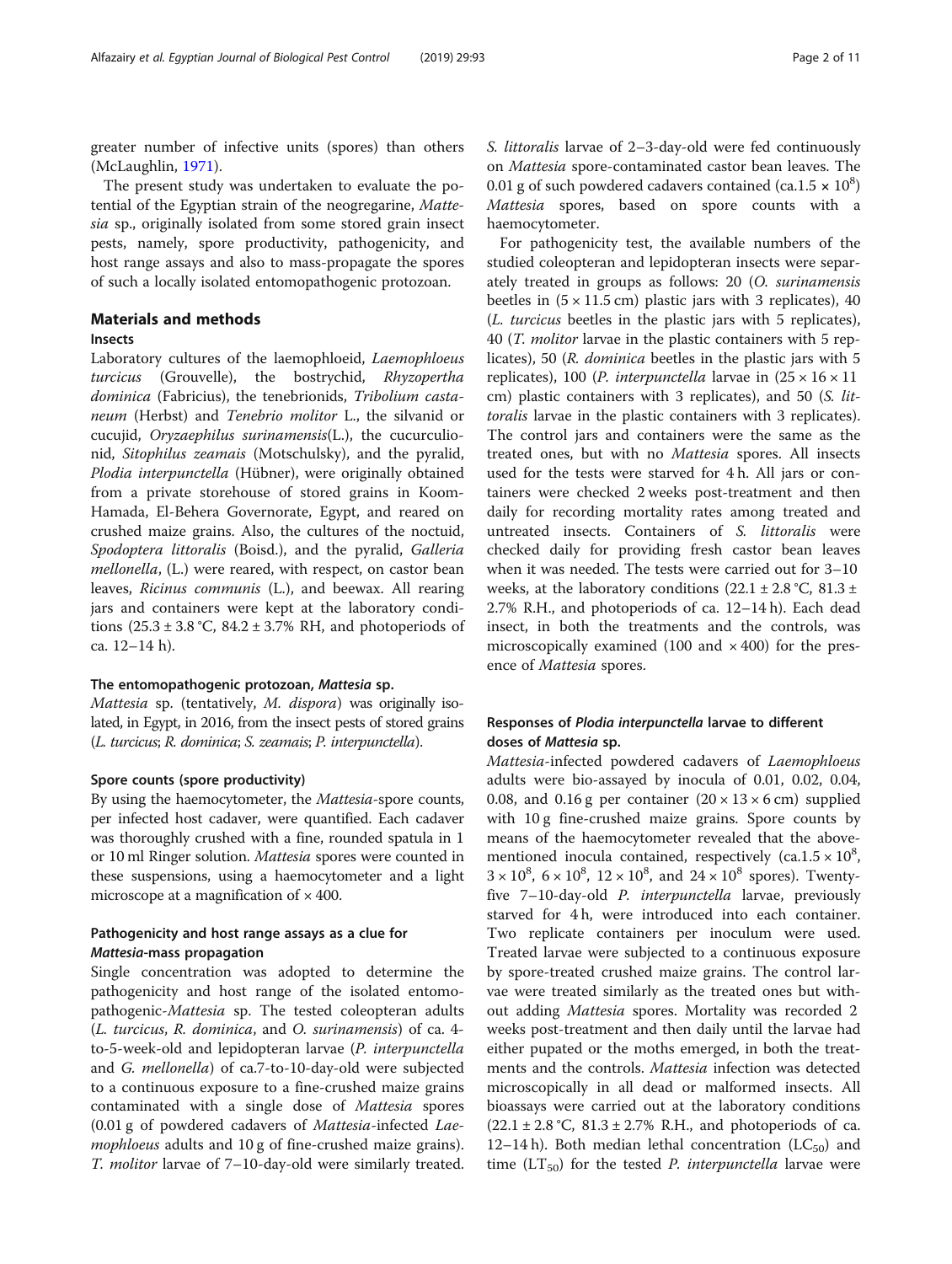<span id="page-2-0"></span>calculated and percentages of malformed or very smallsized pupae and moths were also recorded.

#### Bioassay of siftings from protozoan-infected

Laemophloeus stock cultures in Laemophloeus populations Protozoan-infected stock cultures of Laemophloeus were sieved, and siftings were bio-assayed for their efficacy as a potent source of natural mortalities in Laemophloeus populations. Three different concentrations were tested as follows:  $0.1\%$  (0.1 g siftings + 99.9 g crushed maize grains), 1% (1 g siftings + 99 g crushed maize grains), and  $10\%$  ( $10\,\text{g}$  siftings +  $90\,\text{g}$  crushed maize grains). Three glass jars  $(5 \times 11.5 \text{ cm})$  per concentration were prepared; then, each jar was inoculated by 160, 4 to 5 weeks old, L. turcicus beetles. Control jars were treated by the same treatments but no siftings were added. All assays were carried out at the laboratory conditions  $(22.1 \pm 2.8 \degree C, 81.3 \pm 2.7\% \space R.H.,$  and photoperiods of ca.12–14 h). All jars, in the controls or the treatments, were checked, starting 2 weeks post-treatment and then weekly, for ca. 6 months. Dead Laemophloeus beetles were recorded. All dead beetles were examined microscopically for the presence of protozoan infection.

## Statistical analysis

All means obtained were compared by the adoption of the  $F$  test and  $t$  test at the 5% level of probability, while all probable comparisons among these means were achieved using Duncan's multiple range test, at the 5% or 1% level by adopting the computer programme, SPSS 16.0. All data obtained in the bioassays were statistically analysed using the probit analysis statistical method of Finney [\(1971\)](#page-9-0).

#### Results and discussion

#### Spore counts (spore productivity)

Data represent average spore counts or yields (Table 1) and range (Table [2](#page-3-0)) per Mattesia-infected adult, larva, or pupa of the following stored product insect pests: P. interpunctella larva, pupa or moth, and G. mellonella larva; R. domincia adult; S. zeamais; L. turcicus. Average yields of *Mattesia* varied from a minimum yield of spores  $(0.17 \times$ 10<sup>7</sup>), for *L. turcicus* adult, to a maximum yield of spores  $(7.46 \times 10^7)$ , for *P. interpunctella* larva (Table 1). The yield of *Mattesia* spores averaged (7.46  $\times$  10<sup>7</sup>  $\pm$  0.83) spores per *P. interpunctella* larva or  $(1.49 \times 10^7 \pm 0.02)$  spores per pupa and  $(1.45 \times 10^7 \pm 0.03)$  spores moth (Table 1). P. interpunctella larva had significantly recorded the highest Mattesia spore yield, than not only its pupal or adult stage but also with the corresponding figures of S. zeamais adult  $(1.48 \times 10^7 \pm 0.06$  spores), *G. mellonella* larva  $(1.36 \times 10^7 \pm 1.06)$ 0.01 spores), R. dominica adult  $(1.10 \times 10^7 \pm 0.01$  spores), or L. turcicus adult  $(0.17 \times 10^7 \pm 0.02$  spores) (Table 1). Comparatively, the highest increase in Mattesia spore yield, recorded from P. interpunctella larva  $(7.46 \times 10^7)$ spores) over the lowest one, estimated for L. turcicus adult (0.17  $\times$  10<sup>7</sup> spores), was nearly 44-fold, while the increases in Mattesia spore yields, which were calculated for the other hosts (Table 1), over that estimated for *L. turcicus* adult, were significantly less than 10-fold  $(6-9-fold)$  (Table 1).

Range of the calculated increases in Mattesia spore yields for the infected-insect hosts over those achieved for L. turcicus adults was compared and presented in Table [2](#page-3-0). As shown in the table, the maximum increases, in terms of folds, of Mattesia spore counts per P. inter*punctella* larva  $(0.76-23.6 \times 10^7)$  spores; ranged from ca. 13–79-fold) relative to spore counts recorded for the smallest and the lightest  $(0.1 \pm 0.01 \text{ mg})$  (Table 1) examined host, *L. turcicus* (0.06–0.30  $\times$  10<sup>7</sup> spores), were obviously contrasted to the average spore counts, per host, which had recorded from the other insect hosts (0.84–  $2.40 \times 10^7$  $2.40 \times 10^7$  spores; ranged from ca. 4–20-fold) (Table 2). Lord [\(2003\)](#page-9-0) noted that the grain beetles are small insects, and their use for spore production is laboured and has a limited spore productivity. Furthermore, a larger host might produce many times more spores.

Based on the insect host body weight, P. interpunctella larva seemed to be ca. 69-fold heavier than L. turcicus beetle; compared with nearly 16- or 8-fold for R. dominica beetle or S. zeamais weevil, respectively. Assuming an average yield of  $7.46 \times 10^7$  Mattesia spores

Table 1 Haemocytometer-average spore yield per Mattesia-infected adult, larva, or pupa of certain stored product insect pests

| Insect pest                 | Mattesia spore count or yield, mean $\pm$ SE, per adult, larva or pupa |               | Average body weight (mg) $\pm$ SE per insect host |                                                                 |  |
|-----------------------------|------------------------------------------------------------------------|---------------|---------------------------------------------------|-----------------------------------------------------------------|--|
| Plodia interpunctella larva | 7.46 $\times$ 10 <sup>7</sup> $\pm$ 0.83 a                             | <b>Spores</b> | (44)                                              | $6.9 \pm 0.6$ mg(10.8 × 10 <sup>9</sup> spores/g larva          |  |
| P. interpunctella pupa      | $1.49 \times 10^7 + 0.02$ b                                            | <b>Spores</b> | (9)                                               |                                                                 |  |
| P. interpunctella moth      | $1.45 \times 10^{7} \pm 0.03$ b                                        | Spores        | (9)                                               |                                                                 |  |
| Galleria mellonella larva   | $1.36 \times 10^7 + 0.01$ b                                            | Spores        | (8)                                               |                                                                 |  |
| Rhyzopertha dominica adult  | $1.10 \times 10^7 + 0.01$ b                                            | Spores        | (6)                                               | $1.6 \pm 0.1$ mg(6.9 × 10 <sup>9</sup> spores/g beetle          |  |
| Sitophilus zeamais adult    | $1.48 \times 10^{7}$ + 0.06 b                                          | <b>Spores</b> | (9)                                               | $0.8 \pm 0.2$ mg(18.5 × 10 <sup>9</sup> spores/g weevil         |  |
| Laemophloeus turcicus adult | $0.17 \times 10^{7} \pm 0.02$ b                                        | Spores        |                                                   | $0.1 \pm 0.01$ mg(17.0 $\times$ 10 <sup>9</sup> spores/g beetle |  |

Data followed by the same letter do not differ significantly at 5 or 1% level; Duncan's multiple range test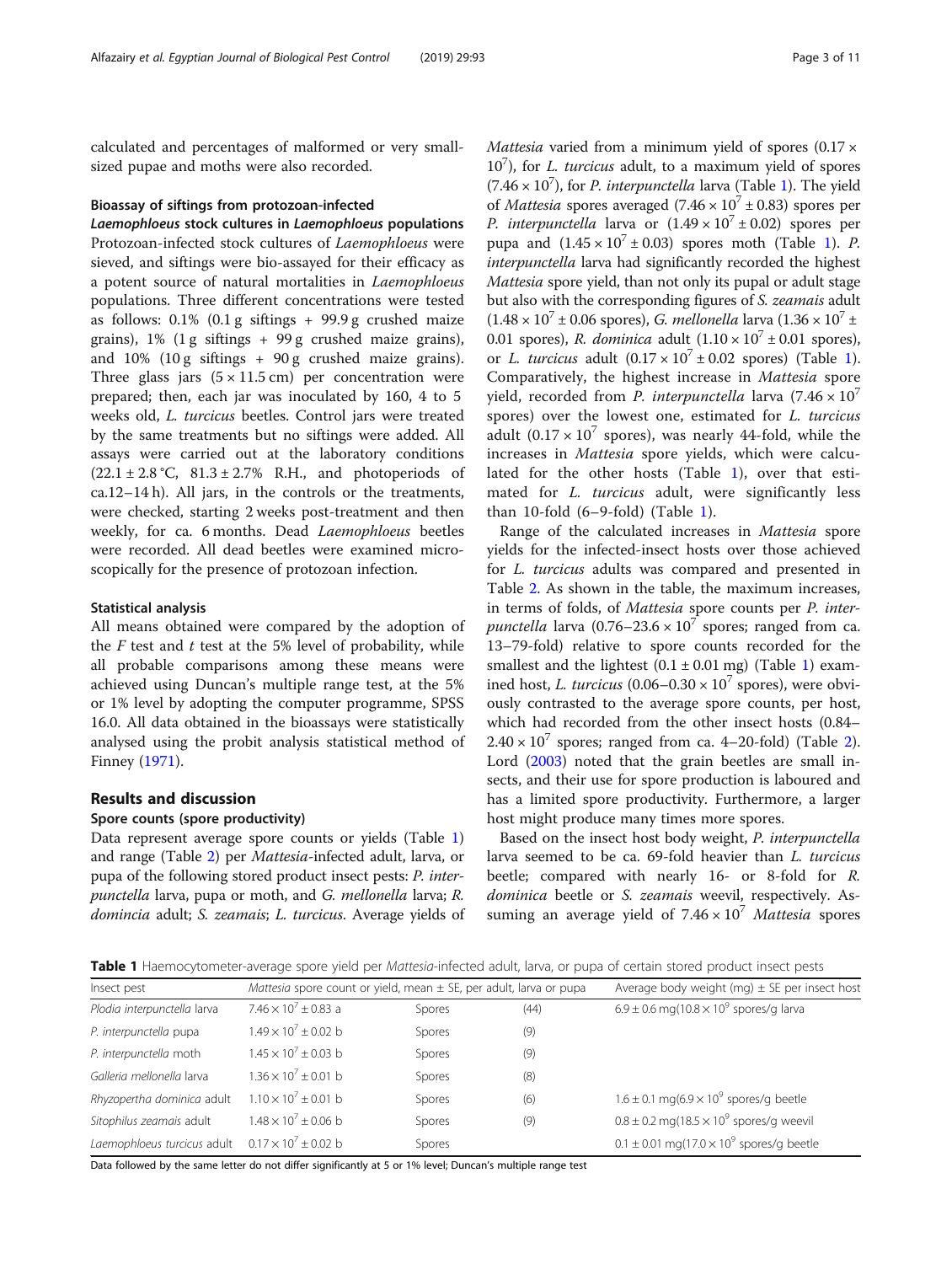| Insect pest                  | Mattesia spore count (range) per<br>adult, larva, or pupa | Range of estimated increases (folds) in<br>spore counts relative to L. turcicus |  |  |
|------------------------------|-----------------------------------------------------------|---------------------------------------------------------------------------------|--|--|
| Plodia interpunctella larvae | $0.76 - 23.6 \times 10^7$ spores                          | 13-79-fold                                                                      |  |  |
| P. interpunctella pupa       | 1.20–1.7 $\times$ 10 <sup>7</sup> spores                  | $6 - 20$ -fold                                                                  |  |  |
| P. interpunctella moth       | 0.96-1.8 $\times$ 10 <sup>7</sup> spores                  | $6-16$ -fold                                                                    |  |  |
| Galleria mellonella larvae   | 1.20-1.5 $\times$ 10 <sup>7</sup> spores                  | $5 - 20$ -fold                                                                  |  |  |
| Rhyzopertha dominica adult   | 0.96-1.2 $\times$ 10 <sup>7</sup> spores                  | $4-16$ -fold                                                                    |  |  |
| Sitophilus zeamais adult     | $0.84 - 2.40 \times 10^7$ spores                          | $8-14$ -fold                                                                    |  |  |
| Laemophloeus turcicus adult  | $0.06 - 0.3 \times 10^7$ spores                           |                                                                                 |  |  |

<span id="page-3-0"></span>Table 2 Range of spore counts and their estimated increases (folds) per Mattesia-infected host relative to those of Laemophloeus turcicus

per P. interpunctella larva and a larval body weight of ca. 6.9 mg/larva, then an average of  $10.8 \times 10^9$  spores/g larva is probably achieved (Table [1\)](#page-2-0). Corresponding averages of  $6.9 \times 10^9$  spores/g beetle,  $18.5 \times 10^9$  spores/g weevil, and  $17 \times 10^9$  spores/g beetle were obtained for *R. dominica*, S. zeamais, and L. turcicus, respectively (Table [1](#page-2-0)).

Based on the insect body weight and the average spore productivity, it surprisingly appeared that the maximumaverage Mattesia spore yields assumed for S. zeamais (18.5 ×  $10^9$  spores/g weevil) followed by L. turcicus  $(17.0 \times 10^9$  spores/ g beetle) and *P. interpunctella*  $(10.8 \times 10^9 \text{ spores/g} \text{ larva})$  then R. dominica  $(6.9 \times 10^9 \text{ spores/g beetle})$  $(6.9 \times 10^9 \text{ spores/g beetle})$  $(6.9 \times 10^9 \text{ spores/g beetle})$  (Table 1). Although, the results shown in Table [1](#page-2-0) reveal that S. zeamais weevil or L. turcicus beetle had a less body weight, by ca. 9 or 69-fold, respectively, and also a less average spore yield, by ca. 5- or 44-fold, respectively, than P. interpunctella larva; however, the obtained data for average yield of Mattesia spores/host were not consistent with the assumed ones for Mattesia spores/g host (Table [1](#page-2-0)). Thus, based on the 1 g host, the present findings may reveal that the average spore yields (spore productivity) of the entomopathogenic protozoan, Mattesia sp., seemed to be many times more in smaller grain insect hosts than larger ones.

The above-mentioned findings may also be helpful in selecting the most suitable insect host(s) to masspropagate Mattesia sp. for any possible use as a microbial control agent of stored product insect pests or others, as well as to throw light upon *Mattesia*-host range among populations of stored product insects. Meanwhile, as Mattesia sp. has a broad host range that may cross insect orders among stored product pests (Lord, [2003\)](#page-9-0), it offers the potential for its introduction to suppress several insect pests in storage.

# Pathogenicity and host range as a clue for Mattesia-mass propagation

Mortality responses of 4 coleopteran and 3 lepidopteran insect pests to a single concentration of ca.  $1.5 \times 10^8$  Mattesia spores per 10 g crushed maize grain or beewax (or 100 ml Ringer solution) are summarized in Tables 3 and [4](#page-4-0).

No protozoan mortality was recorded neither among the controls nor the treated sawtoothed grain beetles, O. surinamensis, and larvae of the yellow mealworm, T. molitor. Within 32–37 days post-treatment, 100, 81, and 52% protozoan disease-mortality responses were recorded, respectively, for L. turcicus adults, R. dominica adults, and P. interpunctella larvae (Table 3). The data in Table 3 also provide evidence that Mattesia mortality responses increased directly with incubation period, i.e. days post-treatment.

The presence of the characteristic Mattesia spores was confirmed in all smears from dead insects when microscopically examined. These results are in general agreement with the findings of Lord ([2003](#page-9-0)) who reported the Indianmeal moth, P. interpunctella, the lesser grain borer,

Table 3 Pathogenicity of a single dose of Mattesia sp. isolated from Laemophloeus turcicus adults versus different insects at indicated days post-treatment

| Insect pest                            | Mortality (%) at indicated days post-treatment |              |              |               |  |  |  |
|----------------------------------------|------------------------------------------------|--------------|--------------|---------------|--|--|--|
|                                        | 5                                              | $22 - 23$    | 27           | $32 - 37$     |  |  |  |
| Laemophloeus turcicus <sup>a</sup>     | 46/200 (23)                                    | 53/200 (27)  | 64/200 (32)  | 200/200 (100) |  |  |  |
| Rhyzopertha dominica <sup>a</sup>      | 43/250 (17)                                    | 137/250 (55) | 185/250 (74) | 202/250 (81)  |  |  |  |
| Plodia interpunctella <sup>c</sup>     | 79/300 (26)                                    | 107/300 (36) | 121/300 (40) | 157/300 (52)  |  |  |  |
| Oryzaephilus surinamensis <sup>a</sup> | $0/60$ (0)                                     | $0/60$ (0)   | 0/60(0)      | $0/60$ (0)    |  |  |  |
| Tenebrio molitor <sup>c</sup>          | 0/200(0)                                       | 0/200(0)     | 0/200(0)     | 0/200(0)      |  |  |  |

a<sup>xc</sup>Represented in percentages of mortality among treated coleopterous adults: a, of ca. 4–5-week-old and lepidopterous or coleopterous larvae; c, of ca.7-to 10day-old. Mortality in the controls ranged between 0 and 2%

0.01 g of powdered cadavers of Mattesia-infected adults of L. turcicus (100 cadavers) carried ca.  $1.5 \times 10^8$  spores per 10 g of crushed maize grain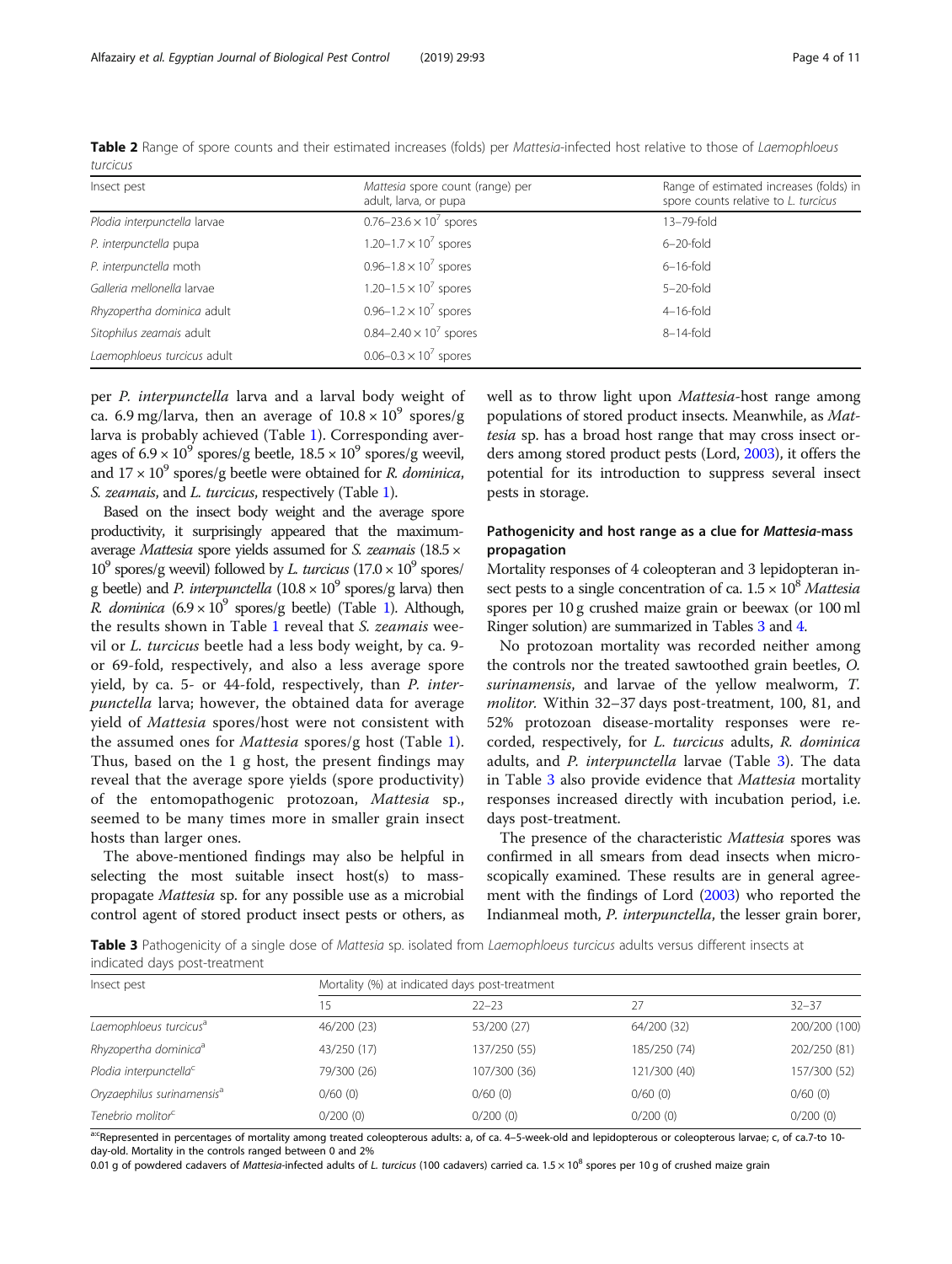| Insect host                                   | Infection rate (%) at indicated inocula (in gm)* and days post-treatment |            |                   |            |                   |                  |  |  |
|-----------------------------------------------|--------------------------------------------------------------------------|------------|-------------------|------------|-------------------|------------------|--|--|
| (larvae of 7-10-day-old)                      | 19-23-day                                                                | 19-23-day  | 19-23-dav         | 19-23-dav  | 19-23-day         | 19-23-day        |  |  |
|                                               | 0.01 <sub>q</sub>                                                        | 0.02a      | 0.03 <sub>q</sub> | $0.04$ q   | 0.05 <sub>q</sub> | 0.2 <sub>q</sub> |  |  |
| Plodia interpunctella                         | 197/500(39)                                                              | 23/50 (46) |                   | 29/50 (58) |                   | 667/750 (89)     |  |  |
| Spodoptera littoralis (larvae of 2-3-day-old) | 0/150(0)                                                                 | 0/150(0)   | 0/150(0)          | 0/150(0)   | 0/150(0)          | 0/150(0)         |  |  |
| Tenebrio molitor                              | 0/200(0)                                                                 |            |                   |            |                   | 0/200(0)         |  |  |
| Galleria mellonella                           | 0/100(0)                                                                 |            |                   |            |                   | 7/100(7)         |  |  |

<span id="page-4-0"></span>Table 4 Propagation of Mattesia sp. isolated from Laemophloeus turcicus adults in alternate larger insects at indicated inocula and days post-treatment

\*Powdered cadavers (in gm) of L. turcicus-Mattesia-infected adults per 10 g crushed maize grain (or 10 g beewax for G. mellonella) or 100 ml Ringer solution for S. littoralis-treatments. 0.01 g of L. turcicus-powdered cadavers (100 cadavers) carried ca.  $1.5 \times 10^8$  Mattesia spores

R. dominica, and the flat grain beetles, Laemophloeus spp. (Cryptolestes spp.) as susceptible hosts to Mattesia infection. The same author found that adults of C. ferrugineus and O. surinamensis were similar in their response to Mattesia oryzaephili, with mortality not exceeding 20%, but differed in their responses to M. dispora, with O. surinamensis being more susceptible. The latter result is inconsistent with the present findings. However, based on results of Ormières et al. [\(1971\)](#page-9-0) that M. oryzaephili had reported only from O. surinamensis, and data of Finlayson ([1950](#page-9-0)) that P. interpunctella was susceptible to M. dispora. The present findings, with those of the other investigators, may give a clue that the type of species of the present genus Mattesia is tentatively most closely aligned with M. dispora.

Mattesia-naturally infected stored grain hosts, recorded in this study, are small insects with light body weights (Table [1](#page-2-0)). In return, their cadavers act as small reservoirs for Mattesia spores, as compared with larger insect hosts. Hence, an attempt to mass-propagate the Mattesia infective units, spores, in alternate larger hosts was carried out, hopefully their spore yields (spore productivity) might be many times more than those of small hosts. Results of this attempt are shown in Table 4, where the mortality responses of the 4 tested larval species to different concentrations of the entomopathogenic protozoan, Mattesia sp., are summarized.

With both the lowest and the highest concentrations of 0.01 and 0.2 g per 10 g crushed maize grain (or beewax) or 100 ml Ringer solution, larvae of S. littoralis, T. molitor, and G. mellonella, in general, responded similarly to Mattesia infection with nil mortality responses, 19–23-day post-treatment; only 7% of the treated-G. mellonella larvae were infected by *Mattesia*, at the highest test concentration (Table 4). Among the treated larvae, only the P. interpunctella larvae, at all the test concentrations of Mattesia spores, responded, with mortality ranged from 39 to 89% within 19–23 days post-treatment (Table 4). The data presented in Table 4 also reveal that *P. interpunctella* larval mortality increased directly with increasing concentration.

The presence of Mattesia spores was confirmed in all smears of P. interpunctella larval cadavers when examined under the light microscope.

The Indianmeal moth, P. interpunctella, had previously reported, by several authors, to be infected, naturally or experimentally, with Mattesia dispora (Musgrave and Mackinnon, [1938](#page-9-0), Finlayson, [1950,](#page-9-0) and Lord, [2003](#page-9-0)). On the one hand, Lord [\(2003\)](#page-9-0) found that the secondand third-instar larvae of the greater wax moth, G. mellonella, were highly susceptible to M. oryzaephili infection, while their fifth-instar was not. The author had also reported that G. mellonella larvae can serve as a host for mass producing M. oryzaephili spores. The findings of the latter author and those of the present study, about the marked difference in pathogenicity or virulence, between M. oryzaephili and M. dispora towards G. mellonella larvae, may again confirm correctly the tentative identification of the Mattesia type species which was recorded in the present study, and was found mostly closely fits the description of M. dispora.

On the other hand, there are no publications on the Egyptian cotton leafworm, S. littoralis, or the yellow mealworm, T. molitor, as hosts for Mattesia spp., except for only one previous report on M. oryzaephili in T. molitor. Meanwhile, Lord [\(2003\)](#page-9-0) reported T. molitor larvae as resistant hosts to M. oryzaephili infection, with nil mortality responses, as observed herein. The above-mentioned findings give information on the possible insect host(s) that will be considered as a candidate for propagation of Mattesia sp. which originally isolated, since 2016, from the flour-mill beetle, *L. turcicus* in Egypt.

# Responses of Plodia interpunctella larvae to different doses of Mattesia sp.

As compared with the Mattesia-infecting coleopteran hosts of stored products, the lepidopteran larvae, pupae, or moths of the Indianmeal moth, P. interpunctella, are large hosts featured with significantly great yields of Mattesia spores (Tables [1](#page-2-0) and [2\)](#page-3-0). Therefore, P.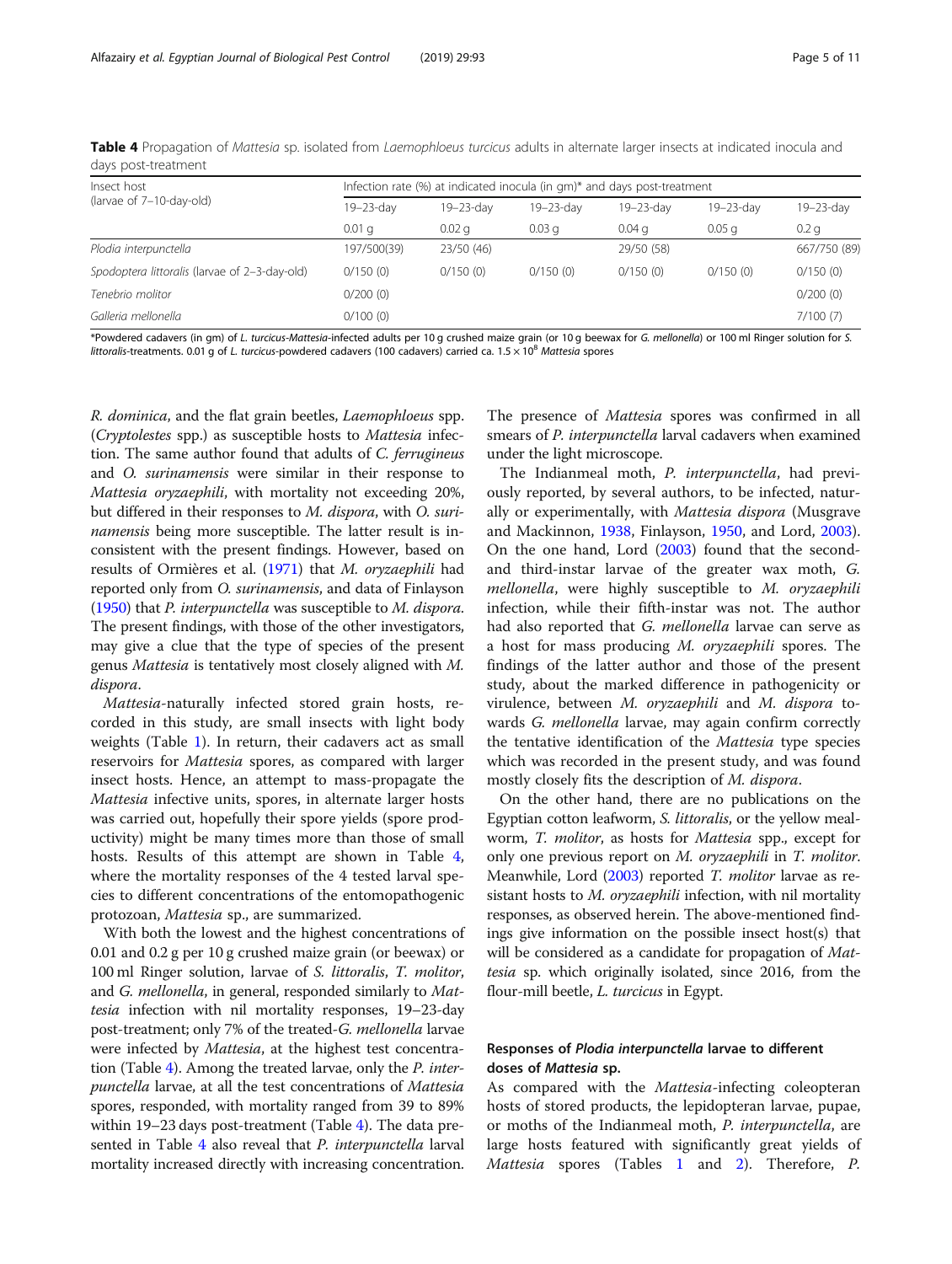interpunctella was suggested to be used as a suitable candidate for Mattesia spores-propagation.

Data in Table 5 summarize the mortality responses of P. interpunctella larvae of 7–10-day-old to different Mattesia concentrations, ranging from 0.01 to 0.16 g powdered cadavers of L. turcicus-Mattesia-infected adults per 10 g crushed maize grains (carried ca.  $1.5 \times 10^8$  to  $24 \times 10^8$ Mattesia spores). The data provide evidence that Mattesia mortality responses, among treated P. interpunctella larvae, had increased directly with both the dose and the incubation period (days post-treatment). With the lowest concentration of *Mattesia* spores (ca.  $1.5 \times 10^8$  spores per 10 g crushed maize grain), mortality responses were 28, 38, and 48%, respectively, 15-, 23-, and 37-day posttreatment, whereas the corresponding larval mortality responses with the highest test concentration (ca.  $24 \times 10^8$ ) spores/10 g crushed maize grain), at the same days posttreatment, were, in respect, 60, 82, and 88% (Table 5). The presence of Mattesia spores was microscopically confirmed in all smears from P. interpunctella larval, pupal, or moth cadavers.

Mortality results were analysed by the method of Fin-ney ([1971](#page-9-0)). Values of the median lethal time  $(LT_{50})$  and concentration  $(LC_{50})$  were estimated in order to obtain more information on the lethal infection of the present Mattesia isolate towards P. interpunctella larvae of 7– 10-day-old, fed on crushed maize grains contaminated with different concentrations of Mattesia spores. Statistically significant probit lines were drawn for larval mortality responses 15, 23, and 37 days post-infection. Details of probit lines are summarized in Table [6.](#page-6-0) The slopes of the obtained time- or concentration-mortality probit lines were, in general, quite close (0.71–2.33) to those for entomopathogenic protozoans (0.8–2.1; Burges and Hussey, [1971\)](#page-9-0). As indicated in Table [6,](#page-6-0) with Mattesia spore concentrations ranging from  $1.5 \times 10^8$  to  $24 \times$  $10^8$  spores/10 g crushed maize grains, or in other words from 0.01 to 0.16 g of Mattesia-infected powdered cadavers of *L. turcicus* adults, against *P. interpunctella* larvae of 7–10-day-old, a 50% mortality responses were achieved 11.13-39.78-day post-treatment ( $LT<sub>50s</sub>$ ). Also,

the data in Table [6](#page-6-0) provide evidence that at the highest tested concentration (ca.  $24 \times 10^8$  spores per 10 g crushed maize grains), the  $LT_{50}$  value (11.13-day) was reduced nearly to one fourth its value, as compared with the corresponding value (39.78-day) for the lowest tested concentration (ca.  $1.5 \times 10^8$  spores per 10 g crushed maize grains). Meanwhile, doubling the tested concentration decreased the time required to attain 50% mor-

by nearly 2–14 days. Furthermore, the data in Table [6](#page-6-0) demonstrate that at the test concentrations below  $3 \times 10^8$  spores per 10 g crushed maize grains (i.e. 0.02 g of Mattesia-infected powdered cadavers of L. turcicus adults) or above it, the corresponding  $LT_{50}$  values were not significantly different as their 95% fiducial limits were overlapped reflecting their relative equality in dose-mortality response or susceptibility to *Mattesia* isolate. Additionally, the  $LT_{50}$  values presented herein reveal that the higher the Mattesia concentration, the shorter the survival time of lethally infected P. interpunctella larvae. At the lowest concentration  $(1.5 \times 10^8 \text{ spores}/10 \text{ g} \text{ crushed } 10^8 \text{ grain})$ , the LT<sub>50</sub> value (39.78-day) was much prolonged by nearly 4-fold than that (11.13-day) of the highest concentration  $(24 \times 10^8)$ spores per 10 g crushed maize grain).

tality  $(LT_{50})$  among treated larvae, of *P. interpunctella*,

In this bioassay, the  $LC_{50}$  values at 15-day and 23-day post-treatment (ca. 10.35 and  $3.3 \times 10^8$  spores per 10 g crushed maize, respectively) were significantly (i.e. nonoverlapping 95% fiducial limits; Table [6](#page-6-0)) higher than the corresponding value at 37 days post-treatment (ca.  $1.95 \times 10^8$  spores/10 g crushed maize grain) by nearly 5and 2-fold, respectively.

On the other hand, the calculated  $LC_{50}$  values at 23or 37-day post-treatment appeared not significantly different (i.e. overlapping 95% confidence limits; Table [6](#page-6-0)), although the  $LC_{50}$  value at 23- day post-treatment was recorded earlier by 14-day than that estimated at 37-day post-treatment. Also, the latter value was lower than the former one by nearly 2-fold. On analysing the estimated values of  $LC_{50}$ , it was observed that the 95% fiducial limits of  $LC_{50s}$  for *P. interpunctella*–treated larvae are

Table 5 Responses of Plodia interpunctella larvae of 7–10-day-old to doses of Mattesia sp. at indicated days post-treatment

| Dose $(qm)*/10q$                                        | Percentage of dead and moribund larvae at indicated days post-treatment |            |            |  |  |  |  |
|---------------------------------------------------------|-------------------------------------------------------------------------|------------|------------|--|--|--|--|
| crushed maize grain<br>(approx. no. of Mattesia spores) | 15                                                                      | 23         | 37         |  |  |  |  |
| 0.0 (control)                                           | 0/50(0)                                                                 | 0/50(0)    | 0/50(0)    |  |  |  |  |
| 0.01 g $(1.5 \times 10^8)$                              | 14/50 (28)                                                              | 19/50 (38) | 24/50 (48) |  |  |  |  |
| 0.02 g $(3 \times 10^8)$                                | 17/50 (34)                                                              | 23/50(46)  | 26/50 (52) |  |  |  |  |
| 0.04 g $(6 \times 10^8)$                                | 22/50 (44)                                                              | 29/50 (58) | 35/50 (70) |  |  |  |  |
| 0.08 g $(12 \times 10^8)$                               | 26/50 (52)                                                              | 37/50 (74) | 40/50 (80) |  |  |  |  |
| 0.16 g $(24 \times 10^8)$                               | 30/50 (60)                                                              | 41/50 (82) | 44/50 (88) |  |  |  |  |

\*Powdered cadavers (in gm) of Laemophloeus turcicus adults (0.01 g ≈ 100 cadavers carried ca. 1.5 × 10<sup>8</sup> Mattesia spores)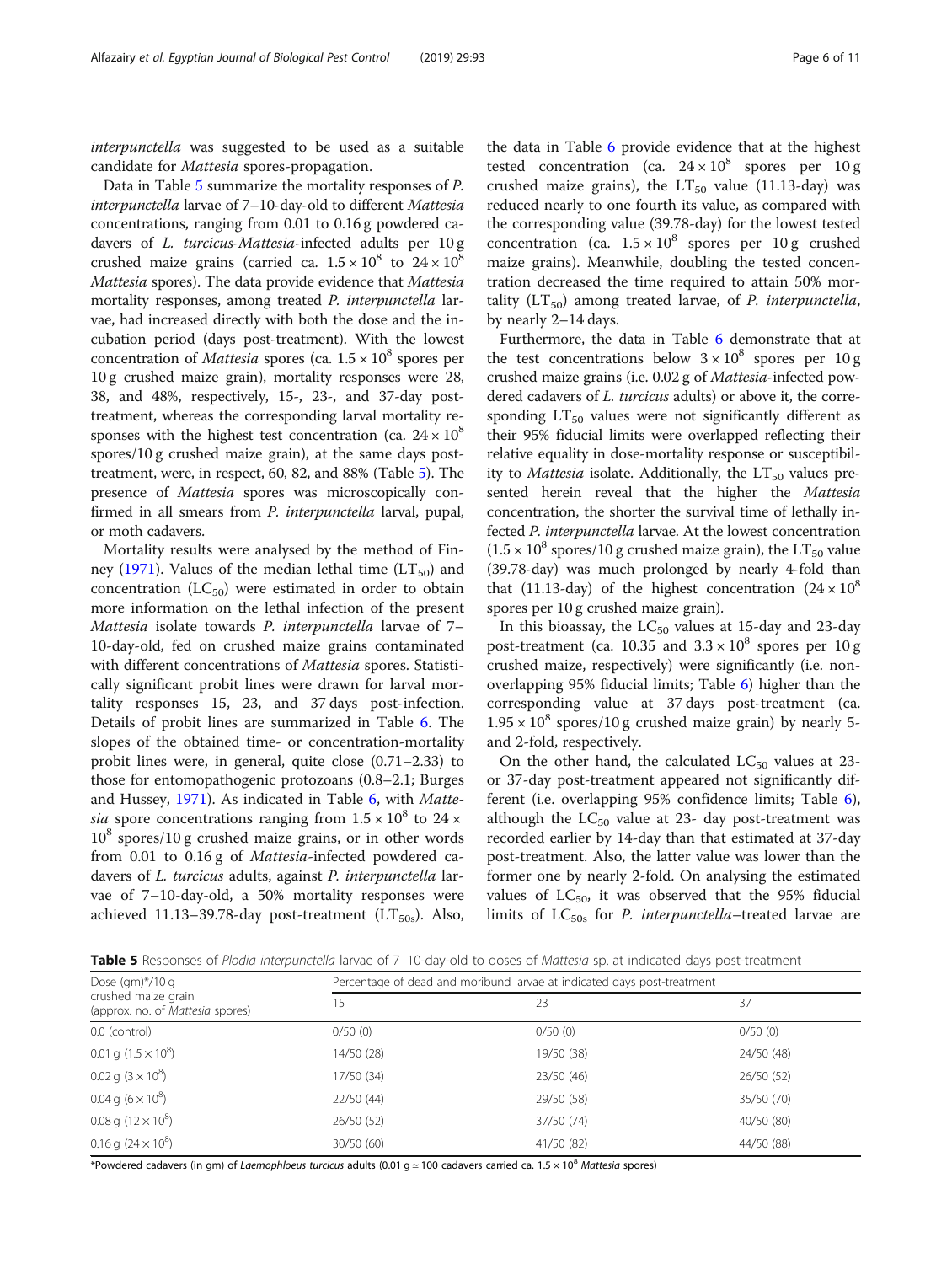| Conc. gm*/10 g                                             | $LT50$ (days)                  | 95% Fiducial limits        | Slope           |      |
|------------------------------------------------------------|--------------------------------|----------------------------|-----------------|------|
| crushed maize grain<br>(approx. no. of<br>Mattesia spores) |                                | Lower<br>(days)            | Upper<br>(days) |      |
| 0.01 g $(1.5 \times 10^8)$                                 | 39.78                          | 29.77                      | 125.12          | 1.36 |
| 0.02 g $(3 \times 10^8)$                                   | 31.65                          | 23.85                      | 99.13           | 1.17 |
| 0.04 g $(6 \times 10^8)$                                   | 18.08                          | 12.32                      | 21.97           | 1.72 |
| 0.08 g $(12 \times 10^8)$                                  | 13.15                          | 7.81                       | 16.43           | 2.05 |
| 0.16 g $(24 \times 10^8)$                                  | 11.13                          | 6.52                       | 14.12           | 2.33 |
| Days post-treatment                                        | $LC_{50}$ (gm) (approx. no. of | 95% Fiducial limits        | Slope           |      |
|                                                            | Mattesia spores)               | Lower                      | Upper           |      |
| 15                                                         | 0.069                          | 0.048                      | 0.118           | 0.71 |
|                                                            | $(10.35 \times 10^8)$          | $(7.2 - 17.7 \times 10^8)$ |                 |      |
| 23                                                         | 0.022                          | 0.016                      | 0.029           | 1.06 |
|                                                            | $(3.3 \times 10^8)$            | $(2.4 - 4.35 \times 10^8)$ |                 |      |
| 37                                                         | 0.013                          | 0.009                      | 0.018           | 1.08 |
|                                                            | $(1.95 \times 10^8)$           | $(1.3 - 2.7 \times 10^8)$  |                 |      |

<span id="page-6-0"></span>Table 6 Calculated parameters of the larvicidal activity of Mattesia spores for Plodia interpunctella 7-10-day-old larvae

\*Powdered cadavers of Laemophloeus turcicus adults (0.01 g  $\simeq$  100 cadavers carried ca. 1.5  $\times$  10<sup>8</sup> Mattesia spores)

sometimes either overlapped, revealing their relative equality in concentration-mortality responses following Mattesia infection, or nonoverlapped and appeared significantly different in their responses or susceptibility to Mattesia sp.

Based on P. interpunctella mortality responses and patterns of virulence,  $LC_{50}$  and  $LT_{50}$  values recorded in this study, it could be concluded that the tested larvae of P. interpunctella, were considerably susceptible to the entomopathogenic protozoan, Mattesia sp. (tentatively, M. dispora) originally isolated, during the present study, from the flour-mill beetle, L. turcicus adults. With Mat*tesia* concentrations ranging from ca. 1.5 to  $24 \times 10^8$ spores per 10 g crushed maize grain, nearly 11–40 days were needed to achieve a 50% mortality response among P. interpunctella larvae. The  $LC_{50}$  values were relatively high ranging from 1.95 to  $10.35 \times 10^8$  spores per 10 g crushed maize grain; compared with the data reported by Lord [\(2003\)](#page-9-0) where in single-dose assays of M. oryzae*phili* (10<sup>6</sup> spores/g diet), greater than 75% Mattesia infection was achieved 21-day post-treatment for P. interpunctella-newly hatched larvae. That may be due to the difference in the larval age of the treated larvae of the present study, 7–10-day-old larvae, and those of Lord ([2003](#page-9-0)), newly hatched larvae. Also, the difference in type species of the genus Mattesia should be taken into consideration, as that of Lord [\(2003\)](#page-9-0) is M. oryzaephili, while the suggested type species of the present study might be M. dispora.

It was fruitful to estimate the average increase of Mattesia spore yields (spore productivity) per P. interpunctella larva over inoculation. Therefore, samples of 5 dead or

moribund Mattesia-treated P. interpunctella larvae were subjected to procedures of spore counts using the haemocytometer. As Mattesia spore productivity ranged from 14.4 to  $18.32 \times 10^7$  spores/larva, and the inocula used ranged from 1.5 to  $24 \times 10^8$  spores per 10 g crushed maize grain, the increase in spore yields over that used for the inoculum, based on an average of 25 larvae per container, was ca. 2-to 31-fold. These results revealed that the Indianmeal moth, P. interpunctella, could serve as a potential host for mass propagating the isolated Mattesia sp. P. interpunctella, as one of the most common and destructive insect pests of stored grains and their products, was previously found to be either susceptible to certain Mattesia species, or acting as a naturally harbouring reservoir for Mattesia species that infect several insects associated with stored grains and their products (Musgrave and Mackinnon, [1938;](#page-9-0) Finlayson, [1950;](#page-9-0) Lord, [2003\)](#page-9-0).

In the meantime, the observed adverse effects of Mattesia infection on P. interpunctella survivors (Table [7](#page-7-0)) offer a desirable effect in the field of microbial control of insect pests. Survivors of Mattesia infection suffer deformities and a noticeable small body size than the controls, in their pupal or adult stage. Also, many copulated moths (ca.46%) were unable to become separated after copulation until they had died (Fig. [1\)](#page-7-0). As seen in Table [7,](#page-7-0) percentages of malformed and very small-sized pupae or moths emerged from Mattesia-infected larvae of P. interpunctella, 49–63 days post-infection, were clearly not related to dose, i.e. at high or low concentrations of Mattesia spores incorporated with feeding medium. Thus, for *P. interpunctella*-treated larvae, no obvious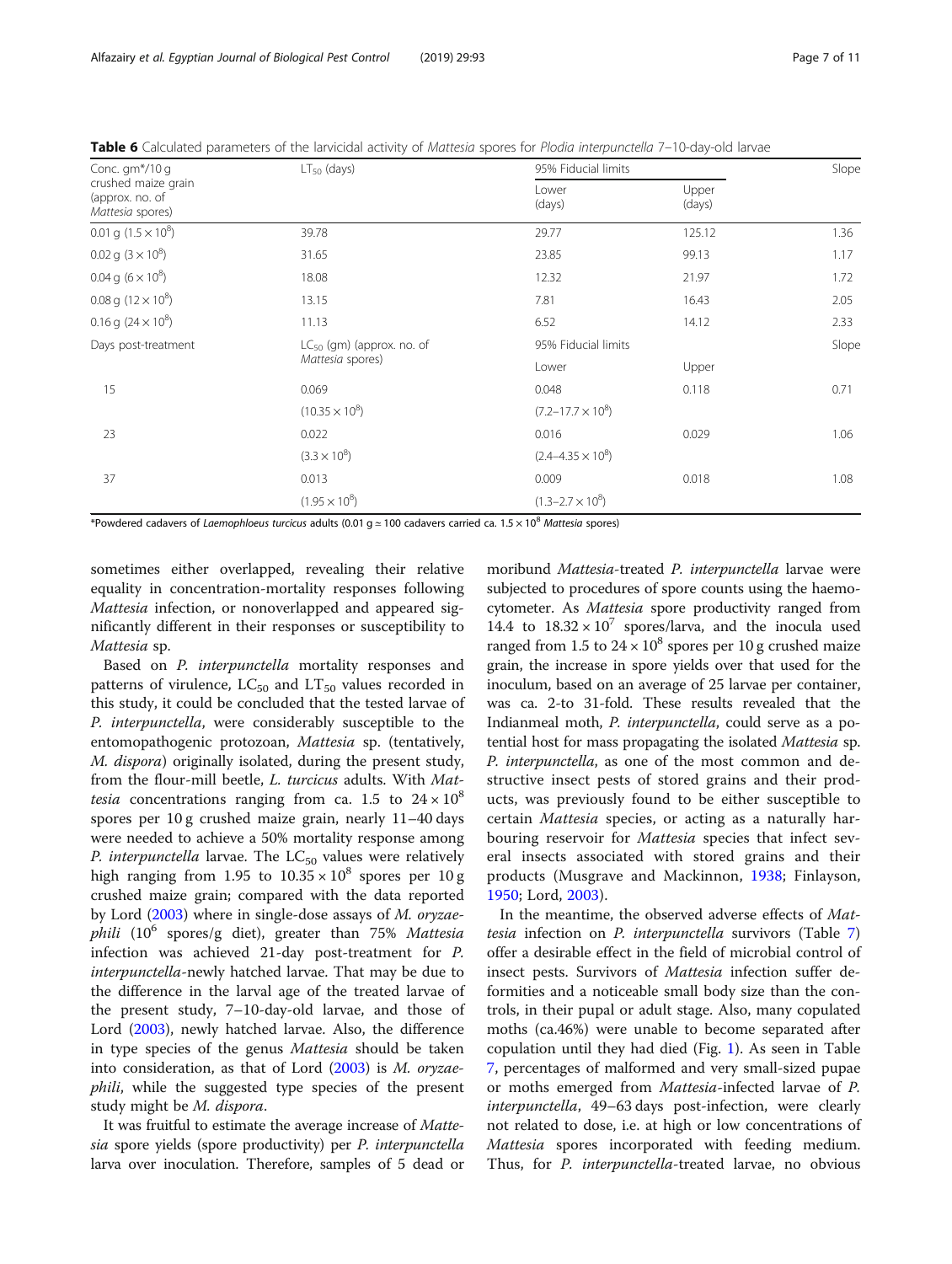| Dose $(gm)*/10 g$<br>crushed maize grain<br>(approx. no. of Mattesia spores) | Percentage of malformed and very small-sized pupae or moths of P. interpunctella at 49–63 days post-treatment |          |  |  |  |  |  |
|------------------------------------------------------------------------------|---------------------------------------------------------------------------------------------------------------|----------|--|--|--|--|--|
|                                                                              | Pupae                                                                                                         | Moths    |  |  |  |  |  |
| 0.0 (control)                                                                |                                                                                                               |          |  |  |  |  |  |
| $0.01$ $(1.5 \times 10^8)$                                                   | 60                                                                                                            | 20       |  |  |  |  |  |
| $0.02~(3\times10^8)$                                                         | 67                                                                                                            | 17       |  |  |  |  |  |
| $0.04~(6\times10^8)$                                                         |                                                                                                               | 25       |  |  |  |  |  |
| $0.08(12\times10^8)$                                                         | 0                                                                                                             | $\Omega$ |  |  |  |  |  |
| $0.16$ (24 $\times$ 10 <sup>8</sup> )                                        | 33                                                                                                            | 33       |  |  |  |  |  |

<span id="page-7-0"></span>Table 7 Adverse effects of Mattesia infection on Plodia interpunctella survivors

\*Powdered cadavers (in gm) of Laemophloeus turcicus adults (0.01 g  $\simeq$  100 cadavers carried ca. 1.5 × 10<sup>8</sup> Mattesia spores)

relationship was found between the recorded rates of pupal or adult deformity and the Mattesia concentration used. At the lowest concentrations of 1.5 or  $3 \times 10^8$ spores per 10 g medium, percentages of deformed pupae and adults were 60 and 20% or 67 and 17%, respectively, whereas the highest concentration of  $24 \times 10^8$  spores per 10 g medium exhibited only 33% malformation among both of the pupae and the adults (Table 7). Meanwhile, the relatively high concentrations of 6 or  $12 \times 10^8$  spores per 10 g medium had recorded nil deformity among formed pupae or emerged adults, respectively, except for 25% deformation among emerged adults had been observed at the latter concentration (Table 7). Thus, no clear trend for the Mattesia inoculum on the resulted percentages of survivor malformations. In the controls, no deformities were observed. On the other hand, smallsized or malformed individuals were found harbouring a profuse number of the characteristic Mattesia spores. Besides Mattesia larval mortality, the malformed survivors are also seemed to be very potential factors in regulating the abundance of insect pest populations, especially populations of stored product insect pests.

These adverse effects of some entomopathogenic protozoans (e.g. neogregarines, coccidia, and microsporidia) on some insect pests have been observed by several investigators. For example, Milner ([1972](#page-9-0)) reported deformations among T. castaneum-heavily infected pupae and adults by the microsporidian entomopathogen, Nosema whitei; also, Rabindra et al. [\(1981\)](#page-10-0) recorded larval-pupal and pupal-adult intermediate forms among Tribolium spp. infected with the neogregarine, Farinocystis tribolii. Moreover, Listov [\(1977\)](#page-9-0) stated that the microsporidian parasite, N. whitei, and the coccidian one, Adelina tribolii, when administered in the food of secondinstar larvae of Tribolium spp., adultoids were developed in infected pupae.

# Bioassay of siftings collected from L. turcicus-protozoan infected stock cultures, in Laemophloeus populations

On the basis of what have been reported by Weiser ([1963\)](#page-10-0), Kellen and Lindegren [\(1971](#page-9-0)), Schwalbe et al. ([1974\)](#page-10-0), Lord ([2006](#page-9-0)) that in confined laboratory cultures, most of stored product insect pests acquired infection by scavenger feeding on infected dry cadavers (Fig. [2](#page-8-0)) and by ingesting food contaminated with webbing, meconia, as well as faeces that harboured the protozoan infective units, spores or oocysts. Hence, this bioassay has been carried out in order to emphasize the potent role of such protozoan entomopathogens in long-term storage where stored products provide a unique opportunity to use the entomopathogenic protozoans.

Preliminary light microscopic examinations of siftings, from stored-crushed maize grains infested with certain protozoan-infected coleopteran and lepidopteran pests, brought evidence for the presence of Mattesia spores and Adelina oocysts. Three concentrations (0.1, 1, and



(magnification ca.  $\times$  20)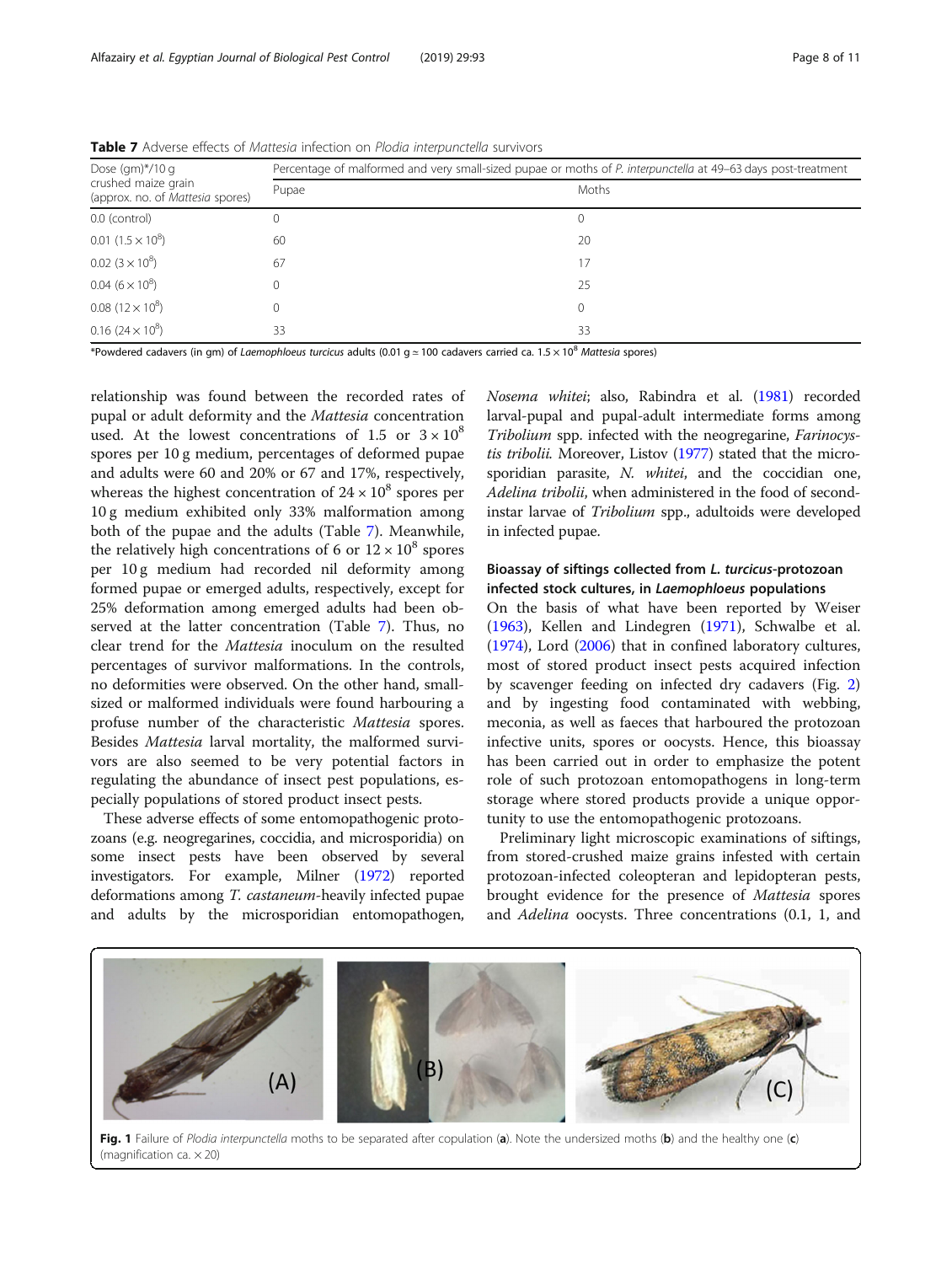<span id="page-8-0"></span>

10%) of this siftings were bio-assayed against L. turcicus healthy adults of ca. 4- to 5-week-old. The data in Table 8 indicate that with the lowest concentrations of 0.1 and 1%, mortality responses among *Laemophloeus*treated beetles, due to Mattesia or Adelina infection, were very low (1–7%) at 169-day post-treatment. With the highest concentration (10%), mortality responses, due to Mattesia infection, were ranged from 13 to 68% at 14–169 days post-treatment, whereas the corresponding figures for Adelina infection were 7–42%. Unfortunately, the data presented in Table 8 were not adequate to be statistically analysed by the method of Finney ([1971](#page-9-0)); therefore, these data were discussed as percentages of mortality. Seemingly, at 147-days post-treatment (ca.5 months), a 50% and 39% of Laemophloeus population had succumbed to death by the entomopathogenic

protozoans, Mattesia sp. and Adelina sp., respectively (Table 8).

By no means, the inoculum herein was very low, as it was observed through the microscopic examinations for the studied siftings; thus, the lethal infection had required very long periods to achieve such mortality responses. In spite of these low mortality responses within a remarkably long period of nearly 5 months, or more, but, in long-term control programmes, protozoan entomopathogens are considered as good and important microbial control agents for storage insect pests (McLaughlin, [1971](#page-9-0)). Frass, faeces, protozoan-infected cadavers, and meconia continuously provide a source of protozoan inoculum; hence, from a control standpoint, this is a desirable demand for regulating, naturally, the abundance of storage insects through a long-term control programme. In this concern,

Table 8 Siftings from protozoan-infected cultures of Laemophloeus turcicus beetles as a potent source of natural mortalities in their populations

| Treatment (gm<br>siftings per 100 g<br>crushed maize grain | % Mortality among laemophloeus beetles due to the<br>entomopathogenic protozoan, Mattesia (M), or Adelina (A) at indicated days post-treatment |           |        |            |            |           |            |            |        |            |            |
|------------------------------------------------------------|------------------------------------------------------------------------------------------------------------------------------------------------|-----------|--------|------------|------------|-----------|------------|------------|--------|------------|------------|
|                                                            | $14 - 15$                                                                                                                                      | $19 - 22$ | 28     | $30 - 35$  | $41 - 56$  | 70        | 84-98      | 140        | 147    | 162        | 169        |
| 0.0 (control)                                              |                                                                                                                                                |           |        |            |            |           |            |            |        |            | $4^*$      |
| 0.1%                                                       |                                                                                                                                                | 2(M)      | 4(M)   | $4 \, (M)$ | $4 \, (M)$ | $4 \ (M)$ | $4 \, (M)$ | $4 \, (M)$ | 4 (M)  | $4 \, (M)$ | $4 \, (M)$ |
|                                                            |                                                                                                                                                |           | (A)    | (A)        | (A)        | (A)       | (A)        | 1 (A)      | 1 (A)  | 1 (A)      | 1 (A)      |
| 1%                                                         | $3 \ (M)$                                                                                                                                      | 4(M)      | 5(M)   | 6 (M)      | 7 (M)      | 7 (M)     | 7 (M)      | 7 (M)      | 7 (M)  | 7 (M)      | 7 (M)      |
| 10%                                                        | 13(M)                                                                                                                                          | 16 (M)    | 19 (M) | 22 (M)     | 30 (M)     | 38 (M)    | 44 (M)     | 46 (M)     | 50 (M) | 53 (M)     | 68 (M)     |
|                                                            | 7 (A)                                                                                                                                          | 8(A)      | 8(A)   | 8(A)       | 8(A)       | 9(A)      | 21(A)      | 31(A)      | 39 (A) | 41 $(A)$   | 42 $(A)$   |

\*Protozoan free natural mortality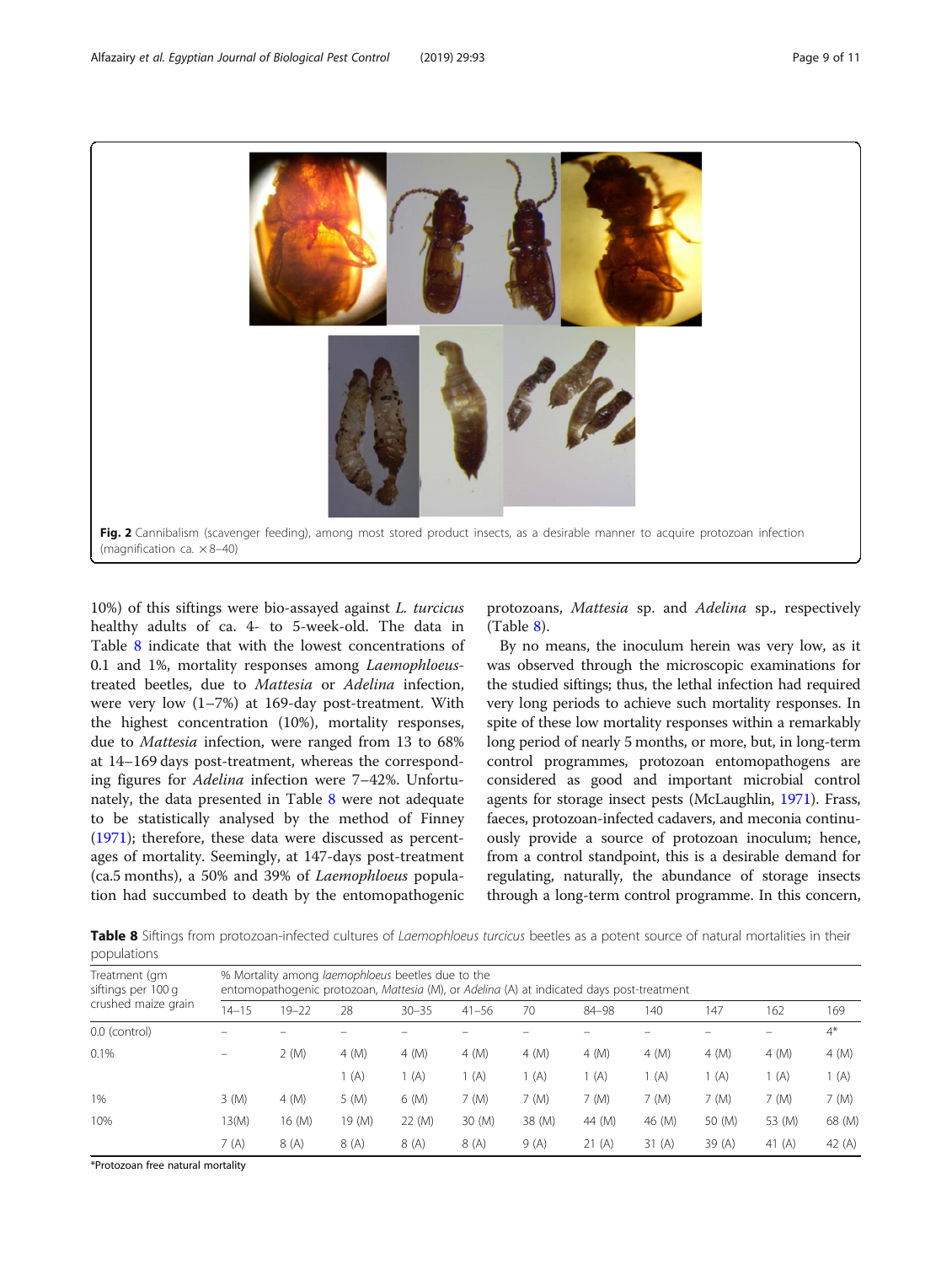<span id="page-9-0"></span>siftings might be considered as a potent source of protozoan infective unit dissemination (i.e. autodissemination) which eventually leads to infections in natural populations of stored product insect pests; such infection rates may range from a low incidence to an epizootic. On the other hand, several neogregarine, coccidian, and microsporidian natural infections, among populations of storage insect pests, are usually sparse but occasionally may become epizootics Burges and Hussey (1971).

In conclusion, the present study had thrown the light upon the following findings and approaches which could potentially be helpful in microbial control of storage insect pests: (1) on the basis of a 1 g insect host infected with the entomopathogen, Mattesia sp., small stored grain insect hosts (e.g. L. turcicus, S. zeamais, and R. dominica) seem to achieve Mattesia spore yields (spore productivity) many times more than larger ones (e.g. P. interpunctella); (2) the powdery preparations of protozoan-infected cadavers of stored product insect pests showed considerable mortalities among populations of these pests; therefore, both the natural and the artificial spread of such entomopathogens in stored product insect populations should manage to be utilized as a potential regulating source for these economic pest populations; (3) the recorded-survivor malformations or adverse effects of Mattesia infection on P. interpunctella survivors performed a desirable effect in the field of microbial suppression for the insect pests in storage; (4) the siftings and the protozoaninfected cadavers of insect pests in storage are very potential sources in regulating the abundance of such insect pest populations, especially through long-term control programmes.

# Conclusion

A considerable degree of natural or applied microbial control by the entomopathogenic protozoans was recorded among some coleopteran and lepidopteran stored product pests. On the one hand, some protozoaninfected hosts yield greater numbers of protozoan infective units, spores or oocysts, than others. On the other hand, the entomopathogenic protozoans infective in certain insect species vary in pathogenicity from host to another. Besides death of the insect host, survivors of the protozoan disease would suffer other important effects which are desired in the field of microbial suppression of insect pests in storage. Protozoan-diseased insect cadavers, moribund insects, and siftings are important reservoirs for the protozoan infective units in habitats of stored products. Such natural reservoirs are very potential sources in regulating the abundance of insect pest populations in storage, especially through long-term control programmes. The relatively slow action of the protozoan disease seems beneficial for biological control of stored product insect pests.

#### Acknowledgements

Not applicable

#### Authors' contributions

All authors agreed to publish the manuscript. All authors read and approved the final manuscript.

#### Funding

Not applicable

#### Availability of data and materials

Not applicable

#### Ethics approval and consent to participate

Not applicable

#### Consent for publication

Not applicable

#### Competing interests

The authors declare that they have no competing interests.

#### Author details

<sup>1</sup> Emeritus Professor of Economic Entomology Department of Applied Entomology and Zoology, Faculty of Agriculture, Alexandria University, Alexandria, Egypt. <sup>2</sup>Department of Applied Entomology and Zoology, Faculty of Agriculture, Alexandria University, Alexandria, Egypt. <sup>3</sup>Professor of Economic Entomology Department of Applied Entomology and Zoology, Faculty of Agriculture, Alexandria University, Alexandria, Egypt.

#### Received: 29 May 2019 Accepted: 29 November 2019 Published online: 24 December 2019

#### References

- Burges HD, Hussey NW (1971) Microbial control of insects and mites. New York: Academic Press; pp. 861
- Finlayson LH (1950) Mortality of Laemophloeus (Coleoptera, Cucujidae) infected with Mattesia dispora Naville (Protozoa, Schizogregarinaria). Parasitology 40: 261–264
- Finney DJ (1971) Probit analysis. Cambridge University Press, London, New York Flinn PW, Scholler M (2012) Biological control: Insect pathogens, parasitoids and
- predators. Kansas State University Agricultural Experiment Station and Cooperative Extension Service S156. pp.1–10
- Kellen WR, Lindegren JE (1971) Modes of transmission of Nosema plodiae Kellen and Lindegren, a pathogen of Plodia interpunctella (Hübner). J Stored Prod Res 7:31–34
- Khan AR, Selman BJ (1989) Nosema spp.(Microspora:Microsporidia: Nosematidae) of stored product Coleoptera and their potential as microbial control agents. Agric Zool Revs 3:193–223
- Listov MV (1977) The effect of pathogenic protozoa on the hormonal balance of flour beetles (Coleoptera, Tenebrionidae). Rev Appl Entomol 66(11):5622
- Lord JC (2003) Mattesia oryzaephili (Neogregarinorida: Lipotrophidae), a pathogen of stored-grain insects: virulence, host range and comparison with Mattesia dispora. Biocontrol Sci Tech 13:589–598
- Lord JC (2006) Interaction of Mattesia oryzaephili (Neogregarinorida: Lipotrophidae) with Cephalonomia spp. (Hymenoptera:Bethylidae) and their hosts Cryptolestes ferrugineus (Coleoptera: Laemophloeidae) and Oryzaephilus surinamensis (Coleoptera: Silvanidae). Biol. Control 37:167–172
- McLaughlin RE (1971) Use of protozoans for microbial control of insects. In: Burges HD, Hussey NW (eds) Microbial control of insects and mites. Academic Press, New York, pp 151–172
- Milner RJ (1972) Nosema whitei, a microsporidian pathogen of some species of Tribolium: III. Effect on T. castaneum. J Invertebr Pathol 19:248–255
- Musgrave AJ, Mackinnon DL (1938) Infection of Plodia interpunctella (Hbn.) (Lepidoptera: Phycitidae) with a schizogregarine Mattesia dispora Naville. Proc. Roy. Entomol. Soc. London 13:89–90
- Ormieres R, Louis C, Kuhl G. (1971) Mattesia oryzaephili n. sp., neogregarine parasite d' Oryzaephilus surinamensis L. (Coleoptera: Cucugidae). Cycle et action pathogene, Bull Soc Zool Fr 96:547–556